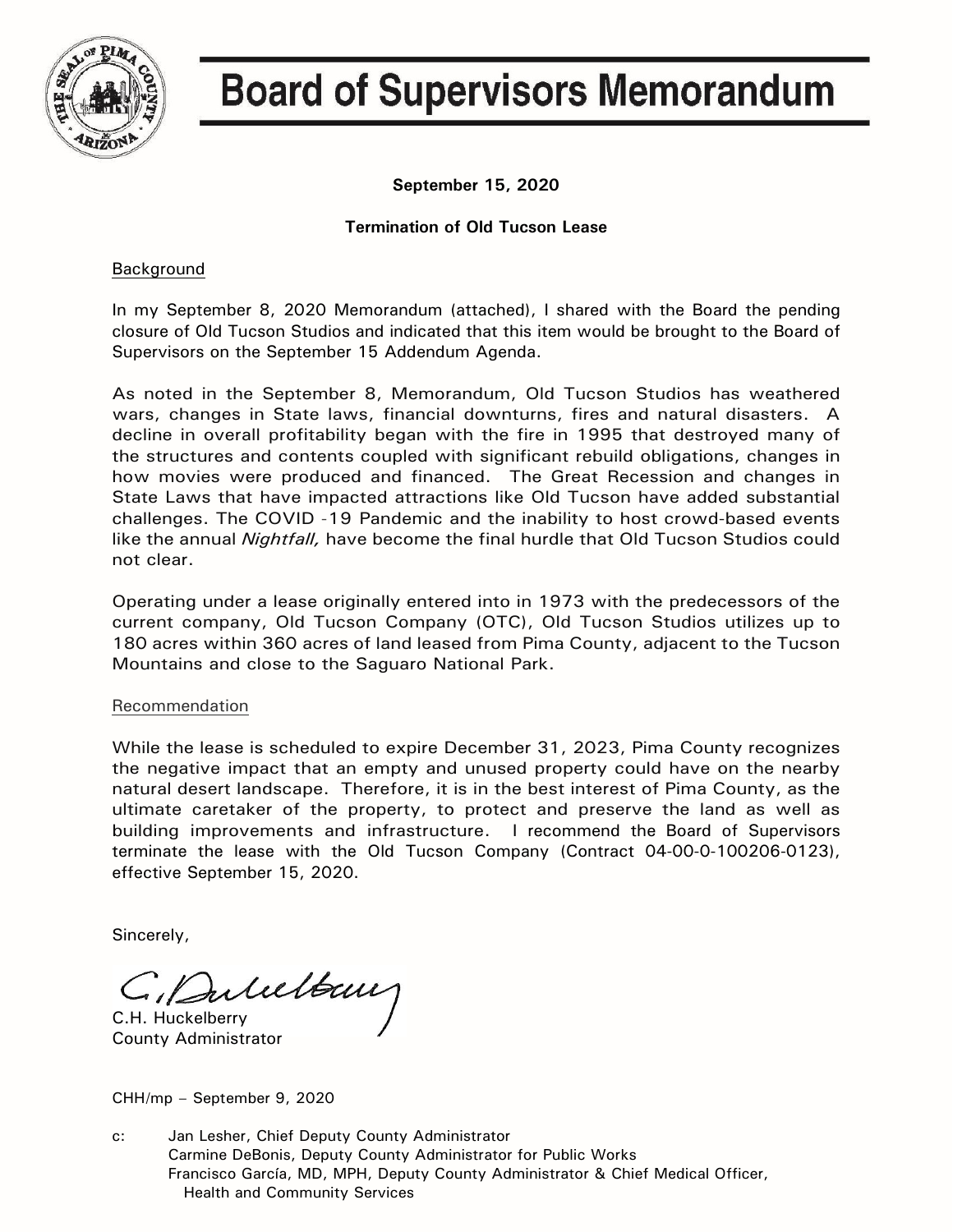

# **MEMORANDUM**

Date: September 8, 2020

To: The Honorable Chairman and Members **Pima County Board of Supervisors** 

From: C.H. Huckelberry County Administrg

Re: **Old Tucson** 

Since 1939, with Universal Studios filming of the movie Arizona, Old Tucson has been a landmark in Pima County and the site at which more than 400 movies and commercial videos have been filmed. Known by the slogan, "Old Tucson is just ten miles and more than 100 years from downtown!", several generations of area residents and visitors from around the world have enjoyed touring the movie studio and western theme park and attended special events since it opened to the public 60 years ago.

Over the decades, Old Tucson has weathered wars, changes in State laws, financial downturns, fires and natural disasters. A decline in overall profitability began with the fire in 1995 that destroyed many of the structures and contents coupled with significant rebuild obligations and changes in how movies were produced and financed. The Great Recession and changes in State Laws that have impacted attractions like Old Tucson have added substantial challenges. The COVID-19 Pandemic and the inability to host crowd-based events like the annual Nightfall, have become the final hurdle that Old Tucson Studios could not clear.

Operating under a lease originally entered into in 1973 with the predecessors of the current company, Old Tucson Company (OTC), Old Tucson utilizes up to 180 acres within 360 acres of land leased from Pima County, within the Tucson Mountain Park and close to Saguaro National Park. While the lease is scheduled to expire December 31, 2023, Pima County recognizes the negative impact that an empty and unused property could have on the nearby natural desert landscape as well as protection of the fixed assets of Old Tucson that belong to Pima County. Understanding, therefore, that it is in the best interest of Pima County, as the ultimate caretaker of the property, to protect and preserve the land, I propose the termination and release of OTC from the Old Tucson lease and Pima County assumption of control effective Monday, September 14, 2020.

To ensure the safety of the property, the County will provide needed utilities, insurance and staffing to maintain minimal security 24 hours a day, seven days a week and management activities to ensure needed utilities and infrastructure do not deteriorate.